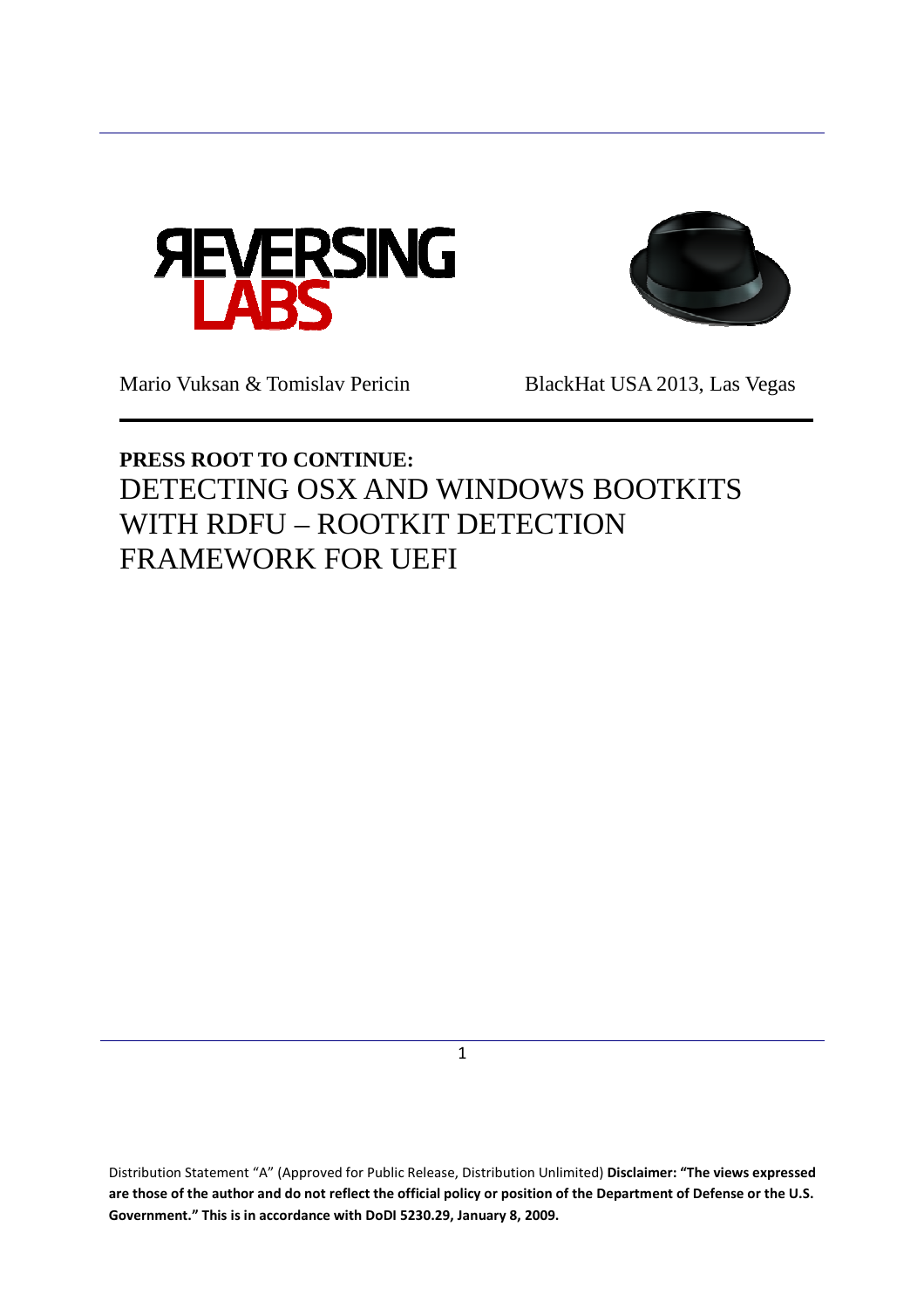## Table of Contents

 $\overline{2}$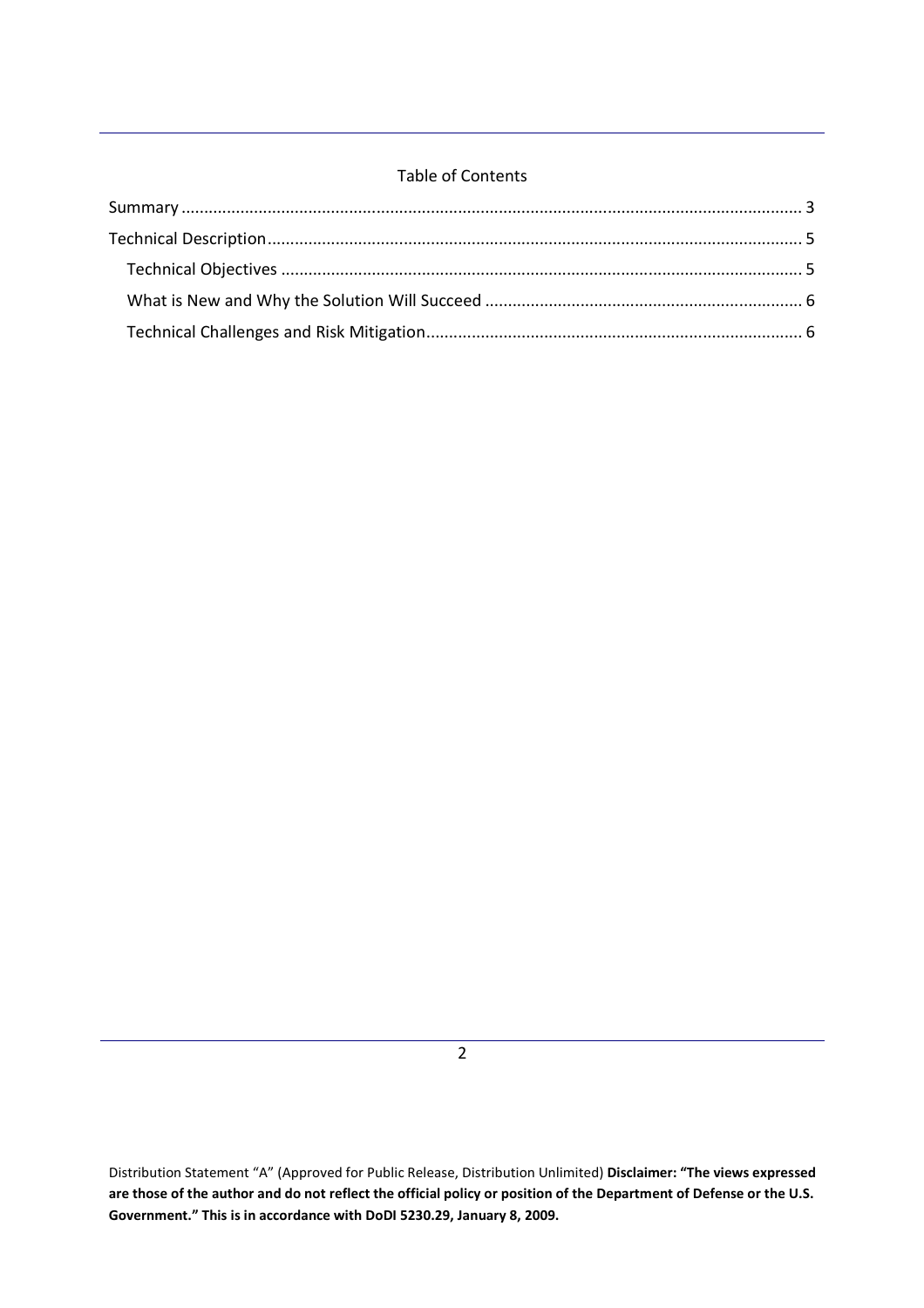## **Summary**

UEFI/EFI BIOS is the replacement for legacy BIOS images used in all Intel Macs and other PC motherboards. The original specification for EFI was created by Intel in late 90s to address 16 bit and other limitations of traditional BIOS formats. Originally named "Intel Boot Initiative", it was later renamed EFI and in 2005 open sourced as UEFI or "Unified Extensible Firmware Interface". Today it is run by a consortium of several technology companies called *Unified EFI Forum*. This forum provides 16 and 32-bit implementations of booting specification for littleendian processors.

While rather exotic, UEFI rootkits are a very bad development as there are no defense mechanisms at the moment. We propose to develop a proper defense mechanism in a form of a special framework that will support multiple UEFI specifications on several platforms. Framework will subsequently be used for a development of a UEFI rootkit detection scanner.

UEFI has recently become a very public target for rootkits and malware. At Black Hat 2012 Snare's very insightful talk highlighted, once again, a very real and very significant potential for developing powerful UEFI rootkits which then may be very difficult if not impossible to detect and/or eradicate (http://ho.ax/De\_Mysteriis\_Dom\_Jobsivs\_Black\_Hat\_Slides.pdf). UEFI rootkits may make it impossible to disinfect and thus useless. Rootkit Detection Framework for UEFI or RDFU here proposed will bring a unified set of tools to deal with this problem across a wide spectrum of UEFI implementations. Support for a broad spectrum of implementations will alleviate public fears that the only option for dealing with UEFI rootkit infected hardware is its destruction.

### **How It Is Done Today**

As it is to be expected with this type of emerging threats, this attack is a completely new technology and attack vector. Currently there are no commercial or open source defense mechanisms. Best practices tell us to attempt to flash all infected components (if possible), and if not, replace the hardware.

### **What We Are Trying To Do**

What is needed is a rootkit/malware scanner designed to detect UEFI rootkits. Yet scanners are particular to a specific UEFI implementation, which in turn is influenced by the architecture on which it resides. We propose to create the first UEFI rootkit scanner using RDFU rootkit detection framework proposed as proposed in this. Such UEFI scanner would help analysts and

3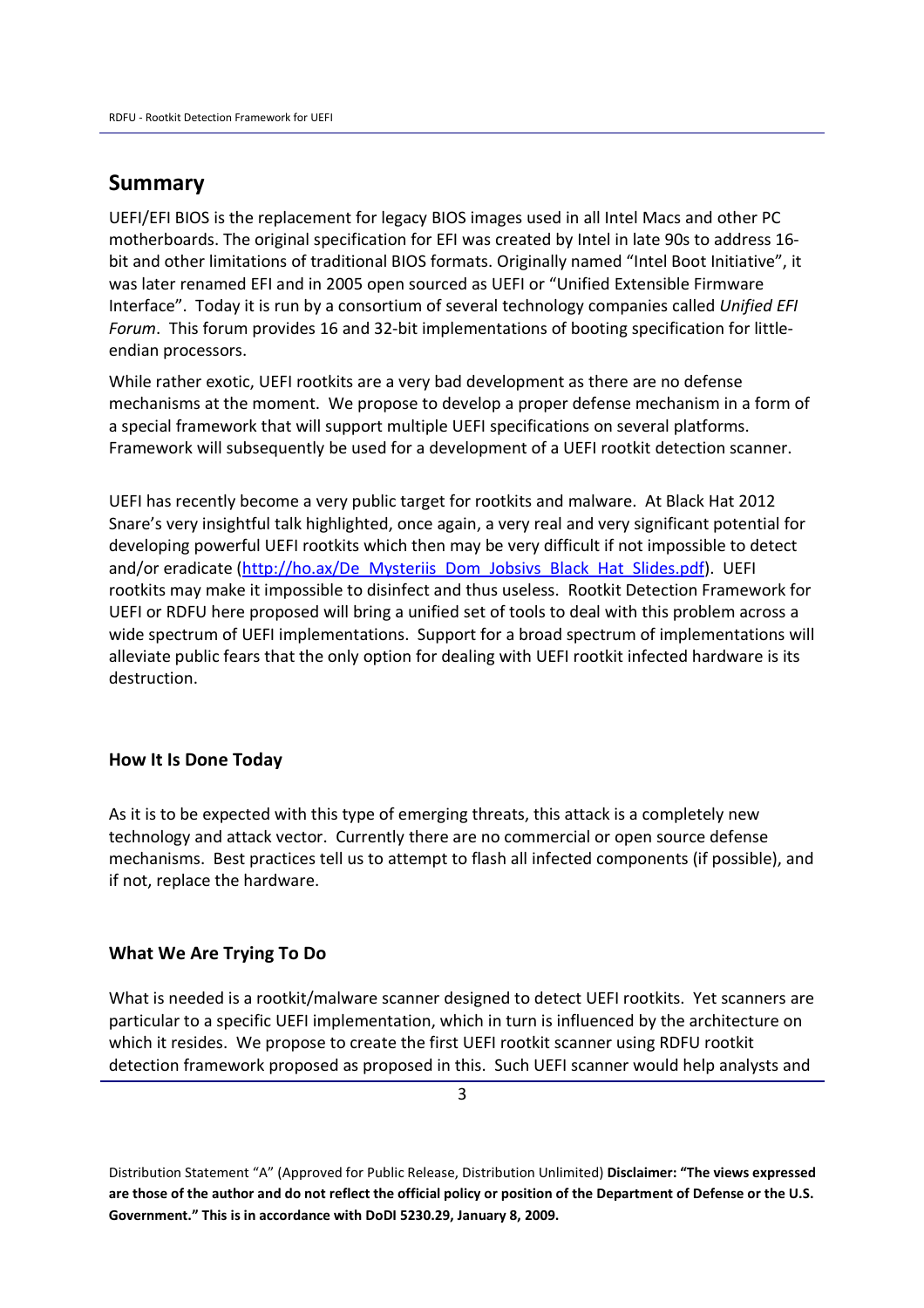IT professionals when scanning suspicious UEFI images and detecting malicious activity. Underlying framework would in turn help with modifications to specific UEFI rootkit scanners as threats develop and specification changes.

RDFU or Rootkit Detection Framework for UEFI is at the heart of this proposal. It will contain several critical features that are required for a proper implementation of a UEFI rootkit detection scanner. These features are as following:

- Listing all EFI drivers loaded into memory and dumping them to a specified disk.
- Probing entire memory range, scanning for executable files and dumping them when they are found.
- Monitoring all newly loaded drivers until operating system starts and dumping them if they are found.
- Listing and scanning EFI BOOT SERVICES and EFI RUNTIME SERVICES for modified function pointers. Detecting redirections and displaying the module to which they point to.
- Displaying memory map and dumping all suitable regions.
- Continually monitoring EFI BOOT SERVICES and EFI RUNTIME SERVICES while operating system is being loaded. Logging all changes to a log file.
- Listing and monitoring EVENT callbacks that can be used by rootkits/malware. Initial support for EVT\_SIGNAL\_VIRTUAL\_ADDRESS\_CHANGE.
- Storing output to a console and a log file, e.g. USB thumb drive or external storage.
- Working in a standalone mode without the EFI shell.

## **Who It Will Impact If Successful**

RDFU project, if successful, will have profound impact on Incident Response professionals, Enterprise security team and concerned individuals. Its goal is to bring about ease of UEFI inspection and ruling out concerns brought about by potentially infected hardware. Reduction in fear, panic and hardware destruction especially as it relates to potential corporate espionage or otherwise APT cases will bring about more strategic and less impulsive responses to security. We also hope that security community will accept this framework and add the scanner tool to its portfolio of tools. We also hope that this work will influence the development of end point security solutions that are crossing the chasm of software validation from hardware to software. In this way, our approach could be a significant factor in continual validation of the entire software stack.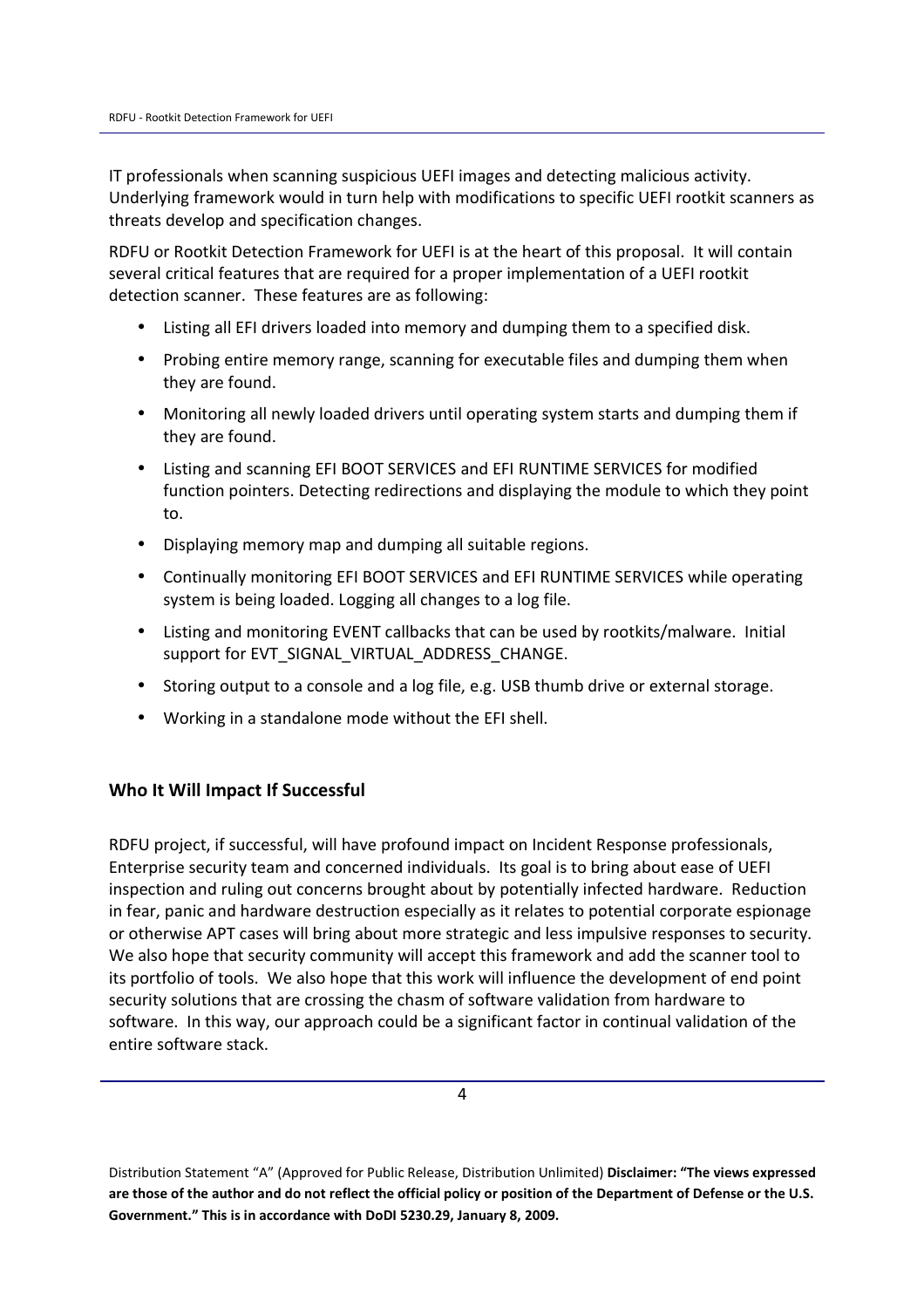## **Technical Description**

## *Technical Objectives*

This project will initially focus on VMWare as it is currently the most popular virtual machine for forensics and malware analysis. As VMware supports multiple operating systems such as Windows, Linux and Mac OSX, and is used by many security researchers, this makes it as an ideal and very relevant candidate. At that point, a scanner tool will be built on top of EFI BIOS Rootkit/Malware detection framework and tested with the following VMWare EFI implementation: "*EFI Specification Revision: 2.30, EFI Vendor: VMware, Inc . EFI Revision 1.0"*. It will also work with standard UEFI motherboards as long as this firmware version is supported.

Following a successful VMWare implementation RDFU will be extended to support following UEFI revisions and platforms:

- Apple MacOS UEFI Firmware Implementation
- UEFI 2.x Specification for 32-bit and 64-bit Implementations
- UEFI 1.x Specification
- VirtualBox UEFI Implementation

What we do not propose to support is UEFI ARM implementation as the only current implementation is Microsoft Surface Windows RT utilizing Secure Boot and hence significantly reducing the exposure area.

To successfully test RDFU, a bootkit for OSX will be developed and presented. As there is no such rootkit in the wild or as a known PoC, its availability to general public will be discussed with DARPA CFT staff. Developing and presenting such a bootkit is an integral part of the testing harness required for RDFU validation.

Designed specifically for testing purposes, a sample bootkit for Apple Mac OSX 10.7 (kernel 11.0.0 x64) will be provided. It will utilize one of the UEFI "rootkit" techniques in order to infect Mac OSX kernel and will be deployed as an UEFI driver. It is important to note that the entire infection process will be done in memory (by the UEFI driver itself). Therefore the bootkit wil not need to install any additional OSX kernel extension modules. Additionally for further research and testing bootkit, it will present typical bootkit functionality such as:

- Sniffing Filevault password (sniffing keys while booting)
- Hiding pids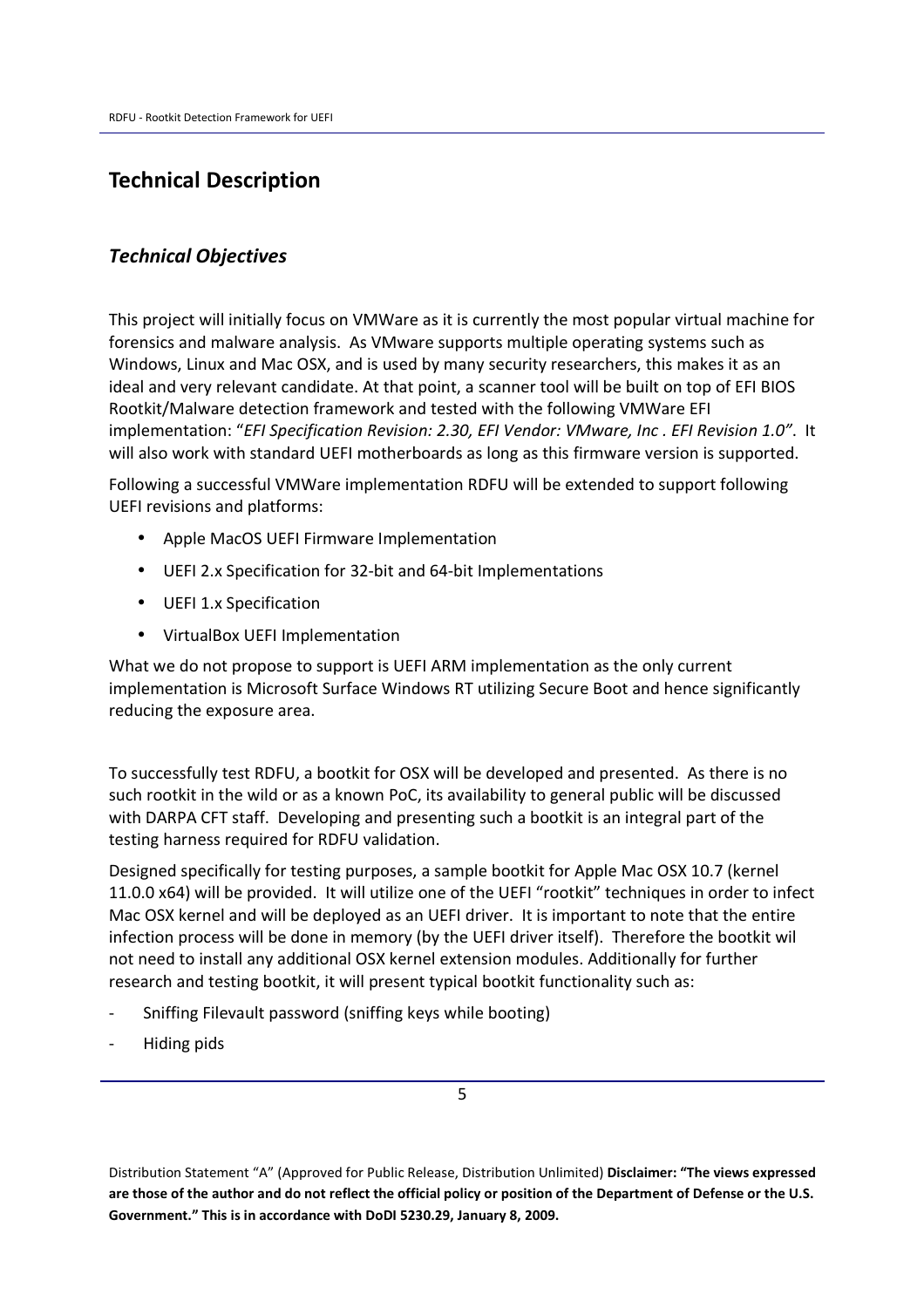- Hiding files and directories with selected pattern
- Privilege escalation (to root)

### *What is New and Why the Solution Will Succeed*

UEFI framework that deals with rootkits is novel and desperately necessary element. As UEFI rootkits are novel, nothing like this has been yet attempted for a level below the OS. RDFU will be from the onset designed so that it can deal with multiple UEFI implementations and anticipate the evolution of UEFI as an international standard. In that way it will have the structure that allows it to easily support modifications and new functionality.

On the other hand, RDFU will succeed as rootkit protection mechanisms have been with us for many years now. Their attack vectors and counter-measures are already known. They will be studied and lessons applied to RDFU.

### *Technical Challenges and Risk Mitigation*

### **Research**

As in all research undertakings, there are implementation risks on the way. For example:

- Brute-Probing memory on Mac EFI firmware causes machine freezing when bottom range is reached.
- Dumping last entry from the Virtual Address Map causes fault in VMware (indicating that selected function is not implemented).

There likely will be other potential and unexpected side effects that will potentially change the scope and implementation approaches.

### **Risk**

While framework flexibility and scanner ease of use will be primary goals, there's significant chance of unforeseen complications due to emergence of new threats or of newly published in-depth analysis of existing threats that yield information on nontrivial infection techniques or on ones that were not contemplated as of the writing of this proposal.

Also, there is a risk associated with typical malware counter measures. For example,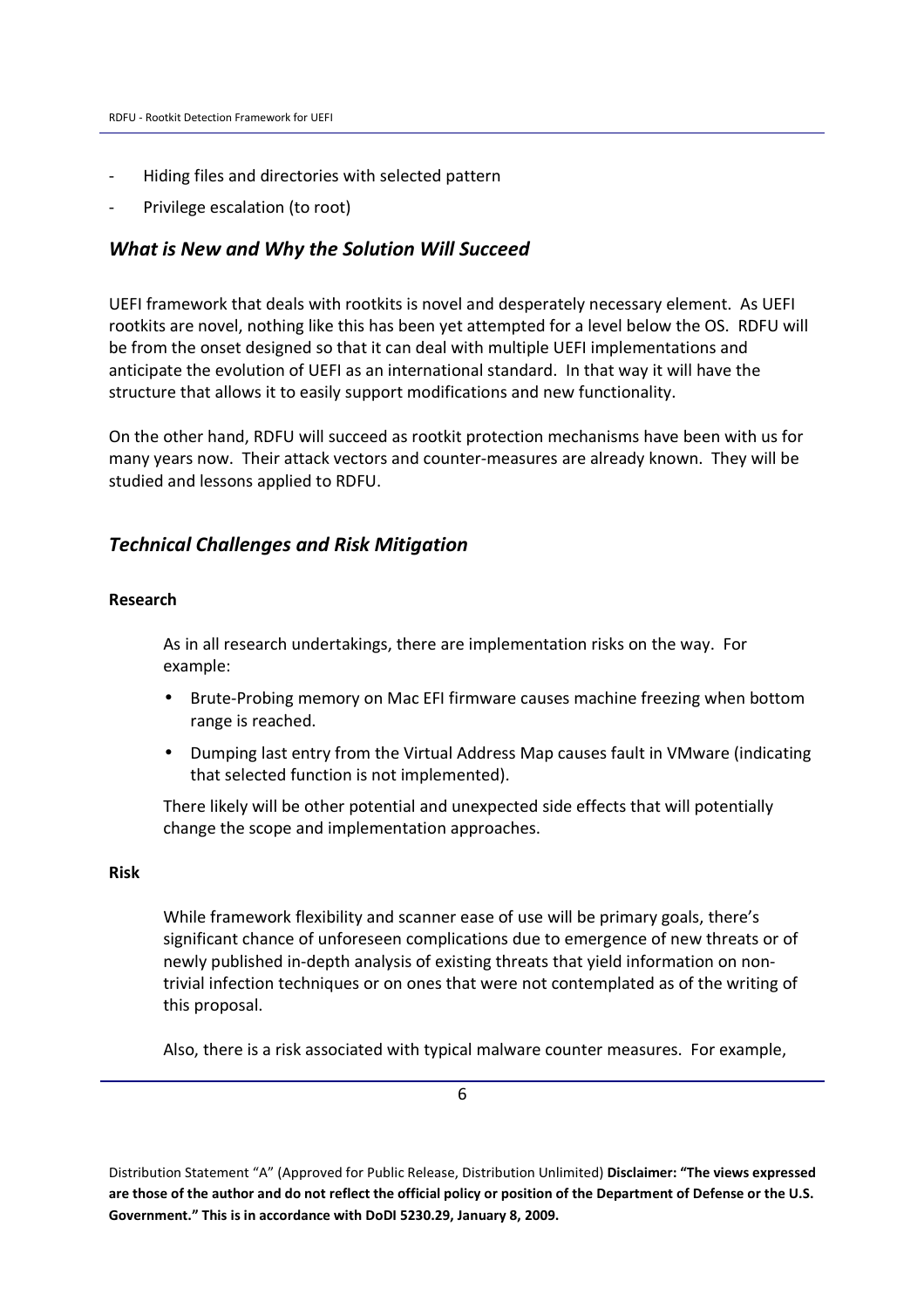rootkit/malware which is already installed on the system may try to fool the scanning framework by patching itself in memory or providing the driver hooked EFI functions. This problem is not unique to the EFI level, but is a general rootkit detection problem for all antivirus solutions at the OS level. Conversely, there always will be countermeasures to the rootkit detection.

The proposed effort will enable experienced professionals to quickly and easily develop of highly complex disinfection modules, thus improving their response times and reducing the need for wholesale system re-imaging, which has become the core task for many security professionals. It will also allow junior reversers to participate and build more sophisticated analysis, decomposition, disinfection and binary repair solutions on their own. Providing advanced tools to a wider audience of security professionals will almost certainly drive the complexity and sophistication of the attacking code as simple legacy approaches will be able to be mitigated even by junior reversers. But as in game theory, known weaknesses of the counter-measures will lead attackers towards expected strategies which can in turn be anticipated and thus addressed.

Writing advanced UEFI rootkits is a complex task with very little open source know how (e.g. by studying existing attack vectors) as UEFI rootkits are not very common at this time. Also, the attacker for the best effect needs to study weaknesses of an inherently specific and a narrow UEFI implementation. Attacker's power is in understanding of weaknesses in a specific UEFI implementation. On the other hand, in this scenario, defenders have the upper hand as their broad-reaching multi-platform implementation provides large reusable surface from where platform specific implementations branch out.

Stealth obtained through rootkits has traditionally been related to kernel level deception whereas defenders would, just like in traditional malware attacks, need to be right every time and the attacker only once. But by developing a framework rather than tool, a dictionary of techniques and tricks is available in every RDFU implementation hence negating the efforts of the Adversary.

RDFU can of course be studied, just like any open source security solution would, for weaknesses in its implementation and areas that it does not address.

Both attackers and defenders have an early mover advantage in this game. Yet both sides are hindered by the attacking/defending complexity which can be detrimental to the stability of the infected host and hence the success of each approach. On the other hand, there will always be a great attraction to the attackers for obtaining stealth at a very low level.

7